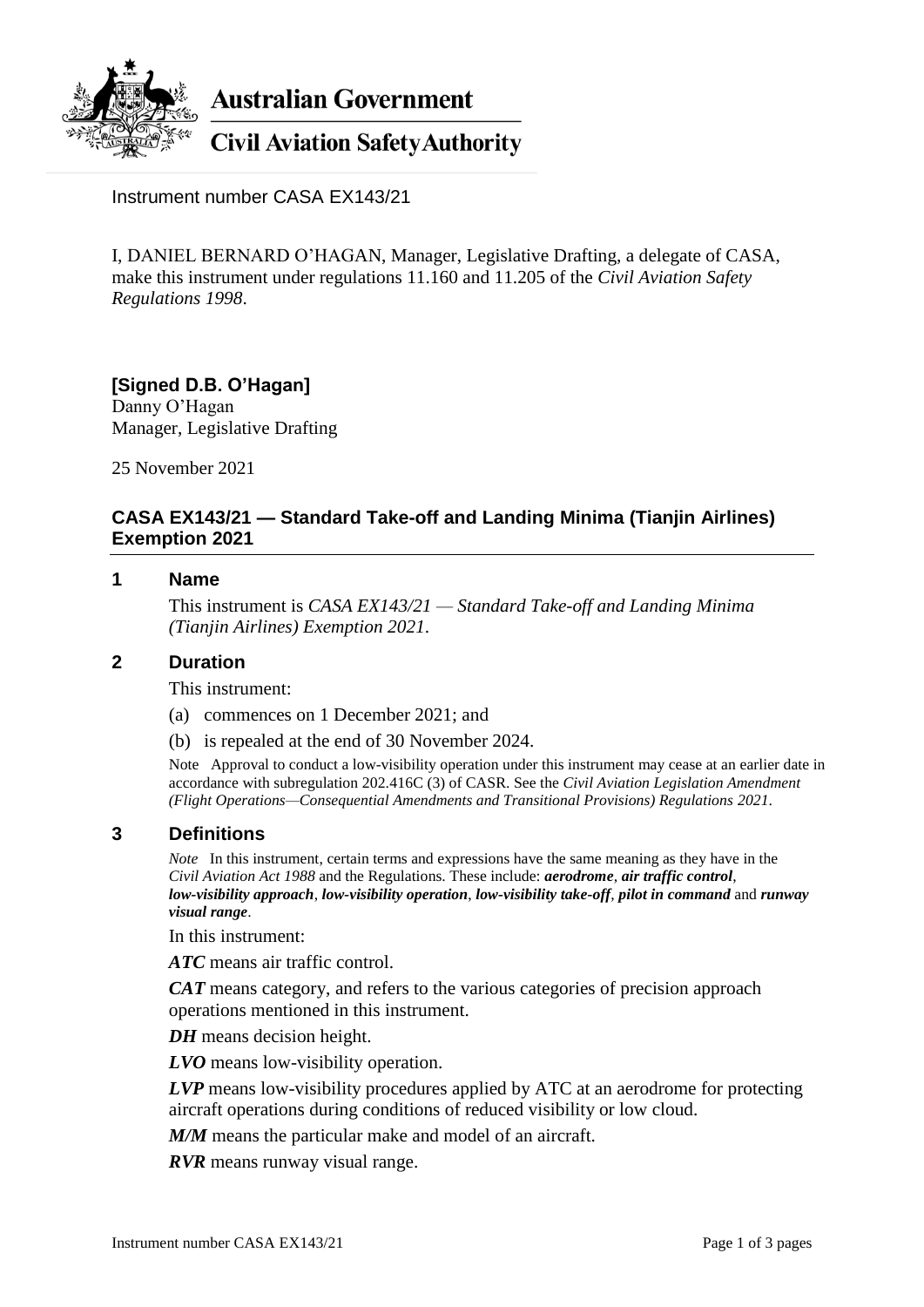# **4 Application**

This instrument applies in relation to Tianjin Airlines Co., Ltd. of Tianjin, People's Republic of China (the *exempted operator*), ARN 1026266, if:

- (a) the exempted operator conducts a flight to or from an aerodrome in any of the following kinds of aircraft (the *aircraft*): A330-200, A330-300; and
- (b) ATC at the aerodrome has informed the pilot in command of the aircraft that LVP are in force.

# **5 Exemptions**

- (1) The exempted operator is exempt from compliance with subregulations 257 (3) and (4) of CAR in relation to the flight.
- (2) The pilot in command of the aircraft is exempt from compliance with subregulations 257 (3) and (4) of CAR in relation to the flight.

#### **6 Conditions**

- (1) It is a condition of the exemption in subsection  $5(1)$  that the exempted operator ensures compliance with the requirements mentioned in subsection (3).
- (2) It is a condition of the exemption in subsection 5 (2) that the pilot in command of the aircraft ensures compliance with the requirements mentioned in subsection (3).
- (3) The requirements are:
	- (a) the aircraft must comply with the meteorological minima for LVO and associated requirements set out in Schedule 1; and
	- (b) the requirements for LVO mentioned in Schedule 2.

## **Schedule 1 Operating minima for LVO**

#### **Low-visibility take-off minimum**

1 An aircraft of a kind mentioned in column 1 of Table 1 must not conduct a low-visibility take-off from the aerodrome if the reported RVR for the take-off is less than the meteorological minimum mentioned in column 2 of the Table.

| Table 1: Low-visibility take-off minimum |  |
|------------------------------------------|--|
|------------------------------------------|--|

| <b>Aircraft M/M</b> | <b>Meteorological minimum</b> |
|---------------------|-------------------------------|
| $\vert$ (column 1)  | $\alpha$ (column 2)           |
| A330-200, A330-300  | $200 \text{ m}$               |

#### **Low-visibility approach minimum**

- 2 An aircraft of a kind mentioned in column 1 of Table 2, when conducting a low-visibility approach operation mentioned in column 2 of the Table for the purpose of landing the aircraft:
	- (a) has the RVR meteorological minimum mentioned in column 3 of the Table for the low-visibility approach operation; and
	- (b) must apply the DH mentioned in column 4 of the Table for the low-visibility approach operation.